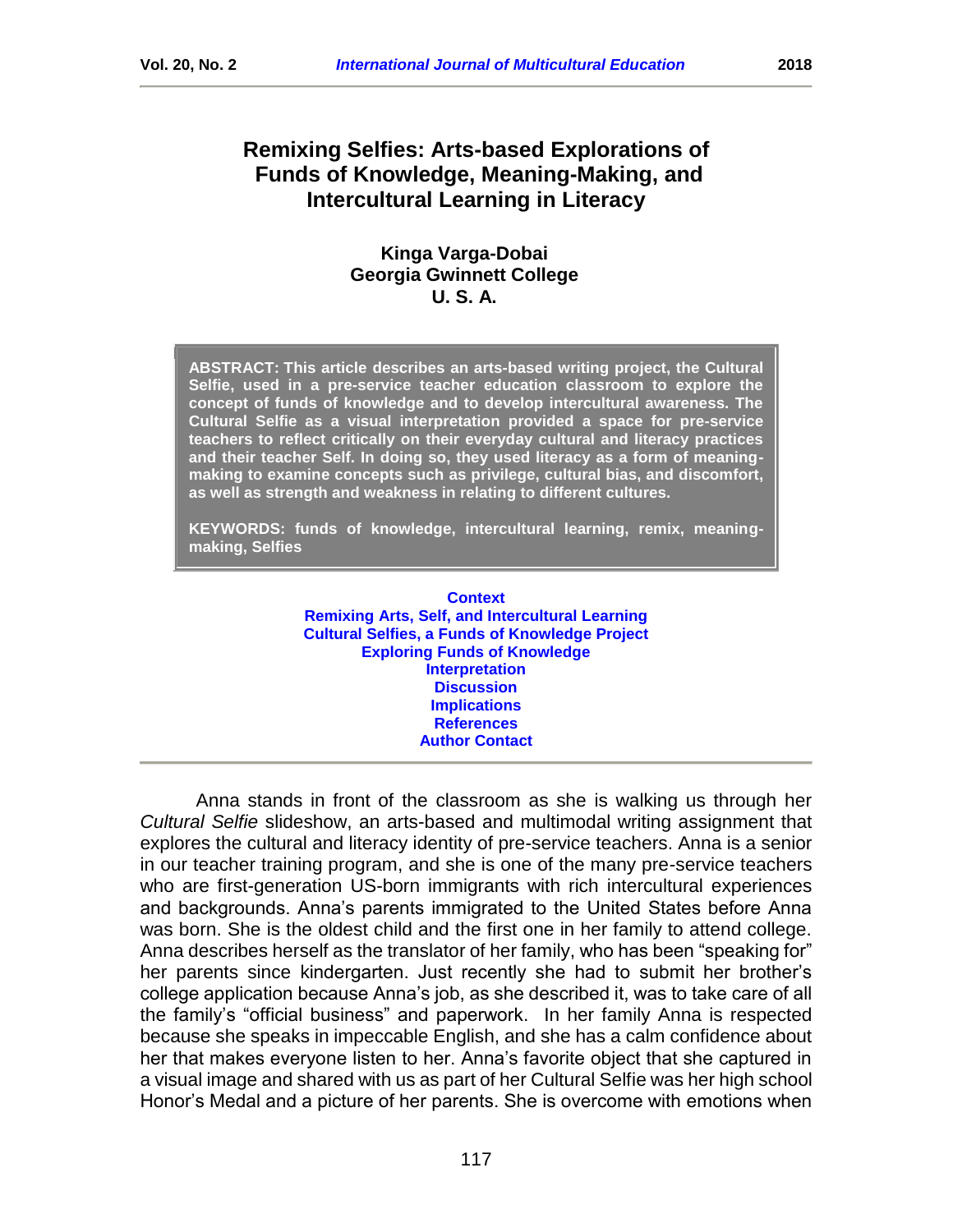she mentions her father who did not get past his  $4<sup>th</sup>$  grade education and who has worked three jobs for the last 20 years to support his children. Working hard and helping others, she claims, are the funds of knowledge that she learned in her family.

#### **Context**

<span id="page-1-0"></span>The concept of *funds of knowledge was* coined by Moll, Amanti, Neff, and Gonzalez (1992) and described as the "historically accumulated and culturally developed bodies of knowledge and skills essential for household or individual functioning and well-being" (p. 133). Understanding this concept is an essential part of culturally responsive instruction (Ladson-Billings, 2006; Nieto, 2010). Every student comes to school with a certain amount of knowledge that they have learned just by being part of a family and community. Anna's funds of knowledge are evident in her language skills as an interpreter and in her ability to show care for others—helping each other is what kept her family together. Kiyama (2014) describes these types of kinship networks and exchange relations as "culture glue" (p. 25). Various language practices—for example, storytelling, role play, or social practices (Street, 1995; Mui & Anderson, 2008) such as shared child care and celebrations of important holidays—could also be considered aspects of funds of knowledge that are practiced in the family or community and that children learn and carry through life. Anna's funds of knowledge also extend into what Hogg (2011) described as "knowledge from experiences such as schooling, peers and popular culture" as well (p. 670). Anna's ability to navigate college-related procedures, such as registering for classes or taking exams, is perceived as a form of knowledge in her family that allows her to guide her relatives. In her Cultural Selfie, Anna also touches upon what Zipin (2009) and Wiltse (2014), as well as Marshall and Toohey (2010), have described as the *dark* or *difficult* aspects of funds of knowledge, such as Othering and the experiences of cultural bias. Because she was often Othered as the "little Hispanic girl whose parents did not speak English," she has developed her own judgment towards people who look different from her. For example, she always thought that "White ladies cannot cook" until she became close friends with Erica, one of her colleagues, who showed her "what great Southern food tastes like," as Anna described it.

I am an associate professor of language and literacy education in a teacher training program in the southeastern part of the United States, where I work with pre-service teachers in their senior year. Because of my personal background as an immigrant whose first language is not English, the exploration of the concept of funds of knowledge became central for my course, "Language, Literacy, and Culture." This course focuses on the literacy education of culturally and linguistically diverse students, the social and cultural theories of language acquisition, and literacy as a meaning-making process. Additionally, Language, Literacy, and Culture is also used as a platform to engage with intercultural learning practices. The framework of interculturalism used in the course targets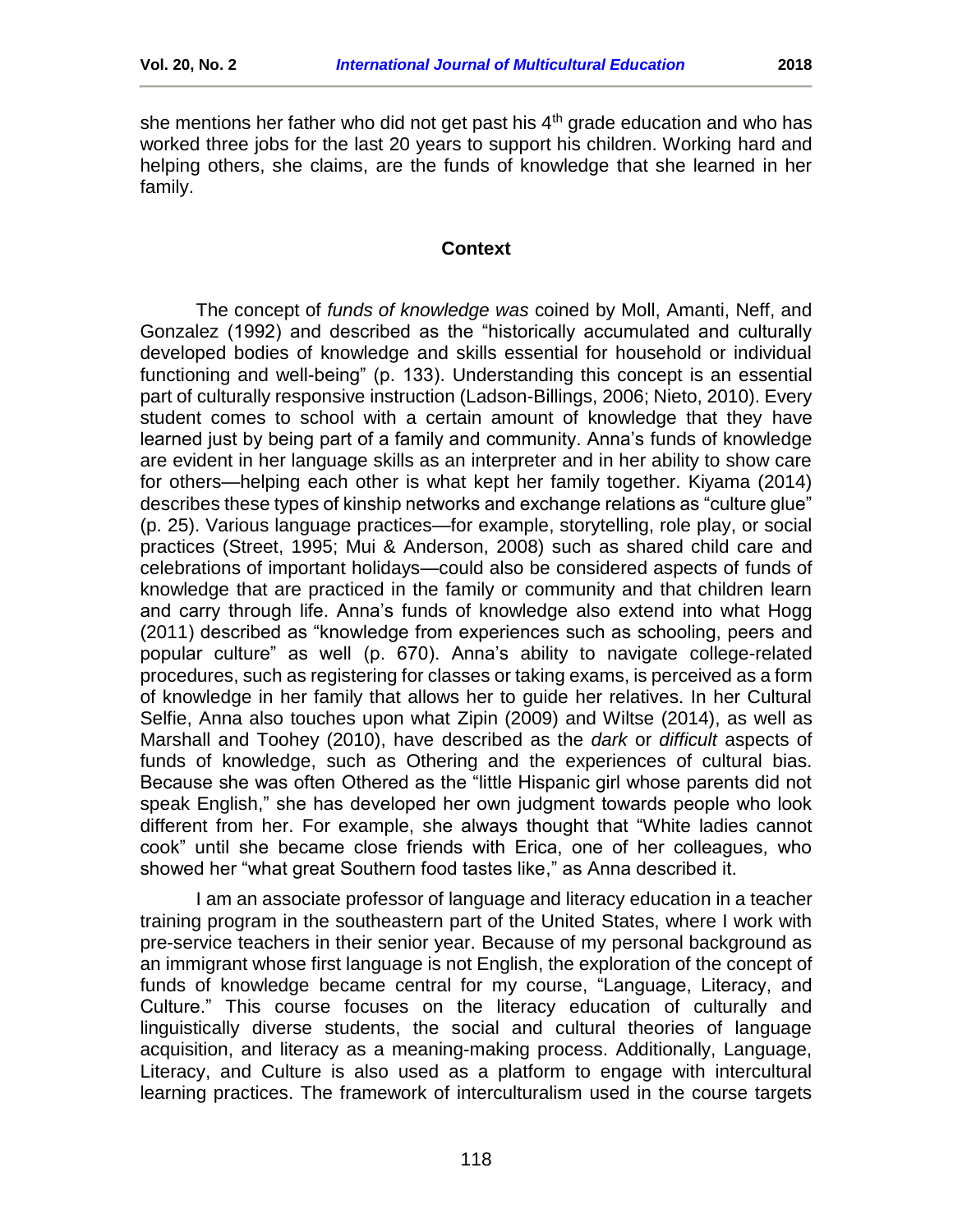competencies in three major categories: intercultural awareness (with focus on developing knowledge of the Self in relation to other cultures), intercultural collaboration and communication (with focus on students' abilities to communicate effectively with people from diverse cultural backgrounds), and application and problem solving (with focus on students' abilities to apply intercultural knowledge to global challenges).

I firmly believe that for pre-service teachers these competencies are necessary because the school settings where they will work are dominated by racial, economic and linguistic diversity. For those who come from communities with little racial or cultural diversity, the highly diverse schools represent a challenge, and some of these pre-service teachers frequently experience discomfort and uncertainty in their interactions, especially in the face of linguistic diversity. These pre-service teachers understand that teaching is more than simply developing skill-sets or delivering content and that creating relationships with students is necessary to understand who those students are—both academically and culturally. Knowing how to become comfortable with diversity, how to engage students in spite of the language differences, or how to become advocates for students requires that pre-service teachers examine their funds of knowledge, their dispositions and understanding of the impact of culture on learning and literacy. This form of "consciousness raising and identity work, "takes time" as Pirbhai-Illich claimed (2010, p. 262). The more essential part of culturally responsive instruction and culturally sustaining pedagogy (Paris & Alim, 2017) calls for teaching practices that recognize and sustain the importance of cultural ways of being as a source of knowledge. Thus, teachers need to become researchers who investigate, ask questions, get to know the families, and listen to the stories children tell. To become familiar with this type of work, pre-service teachers in this project first engaged with their own self-discovery.

In this manuscript I discuss the theoretical underpinnings that informed a class project, the Cultural Selfie, designed for pre-service teachers. Specifically, I describe how the focus on intercultural awareness prompted me to explore the concept of *funds of knowledge* (Meoli, 2001; Moll et al., 1992; Kiyama, 2014; Zipin, 2009) in literacy teaching and learning. I discuss how the framework of remixing (Gainer & Lapp, 2010; Knobel & Lankshear, 2008) and of literacy as a form of meaning-making (Harste, 2003) allowed for an arts-based (Chilton, 2013; Leavy, 2015) exploration of each student's cultural, literacy, and teacher Self. I share examples to demonstrate how this arts-based approach allowed pre-service teachers to engage with meaning-making and how the Cultural Selfie project contributed to their intercultural learning (Bennett, 1996).

## **Remixing Art, Self, and Intercultural Learning**

<span id="page-2-0"></span>My research interest on intercultural learning was influenced by Bennett (1986) and Rizvi (2009), who believed that intercultural competence always begins with the understanding of the Self. My own personal and academic journey taught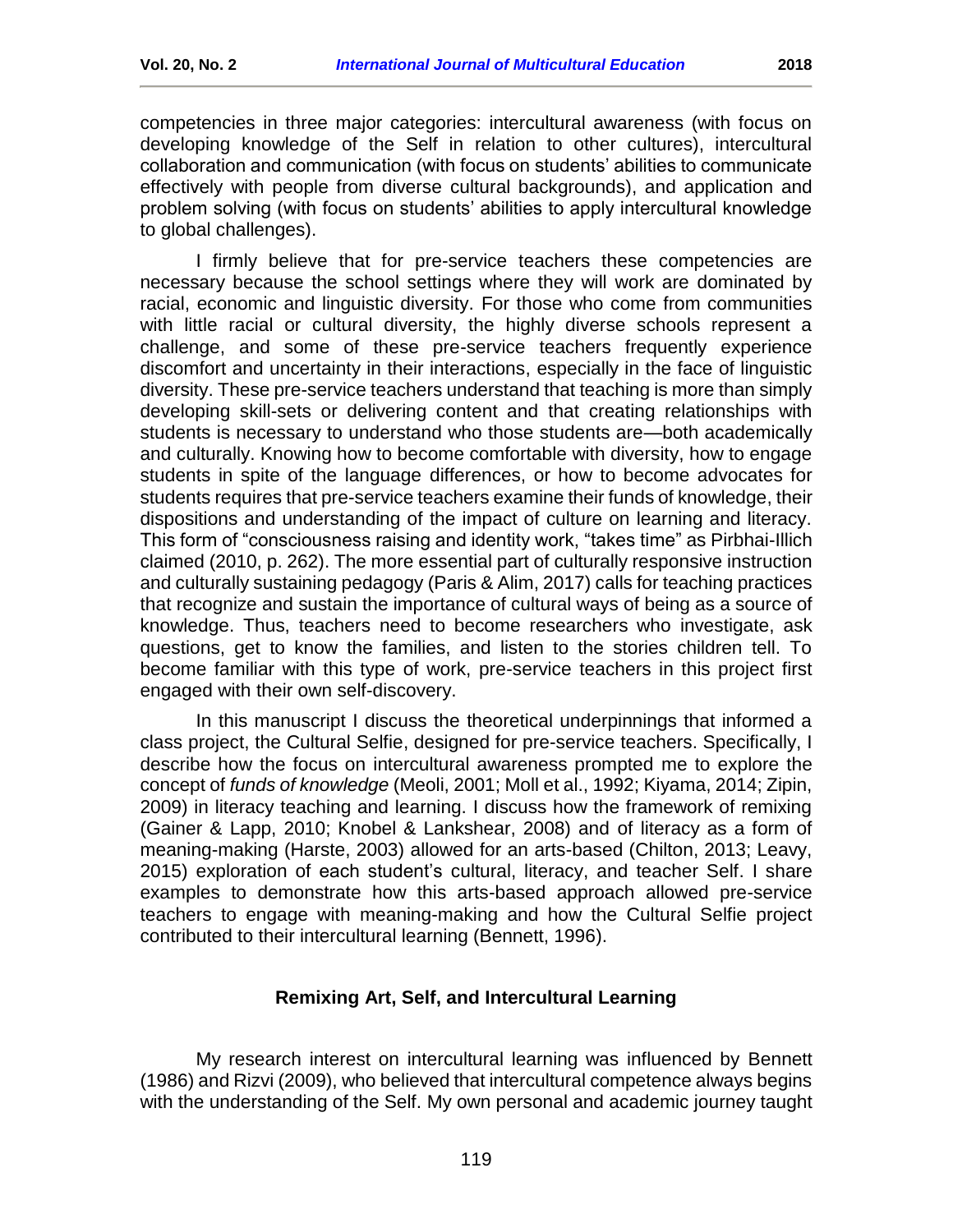me that, in the process of becoming a member of a different culture, learning about the Self was crucial and inevitable. I learned that my perceptions of the new cultures and people that I came in touch with were always shaped by my own cultural beliefs with which I grew up. From a professional perspective, as an academic developing a research interest in literacy I found myself tapping into my own socio-cultural experiences as a user of various languages and literacy practices. In this process, the power of art (drama, creative writing, and photography) helped me in generating knowledge about myself as a cultural being and my situatedness as a researcher, and I hoped that pre-service teachers could also use this power of artistic experience to create their Cultural Selfies. The Cultural Selfie, as a form of self-portrait, relies on the remixing of various creative forms of expression—for example, drawings, photography, object narratives, and poetry—to explore the meaning and relevance of one's Cultural Self. To remix means, according to Knobel and Lankshear (2008), "to take cultural artifacts and combine and manipulate them into new kind of creative blends" (p. 22). Similarly, Gainer and Lapp (2010) describe remix as a form of writing and comprehending a textual transaction between the person and the artifacts of the outside world. To that end, and in order to draw on textual understanding (Rose, 1994) to construct new meaning and explore funds of knowledge, my students used remix as a form of meaning making and extended learning to the home and community.

Remix as a form of digital storytelling and of the meaning-making process helped these pre-service teachers, as Becker (2014) described, move away from viewing literacy as "a discrete set of text-based skills to the understanding that literacy is culturally and socially shaped" (p. 20). Chilton (2013), as well as Fraser and Sayah (2011), further argued that creative forms of expression, in fact, go beyond generating knowledge about a phenomenon; they also elicit change and transformation in life. In this creative "meaning-making process" (Kalantzis, Cope, Chan, & Dalley-Trim, 2016; Kress, 1997; Kress & Van Leeuwen, 1996; Wajskop & Peterson, 2015), we relied on the concept of Selfie (Goffman, 1959; Katz & Crocker, 2015; Koliska & Roberts, 2015; Nemer & Freeman, 2015; Saltz, 2014) because of its appeal as a popular culture activity. Selfies as a new visual genre and form of self-portrait (Saltz, 2014) focus on the presentation of Self (Goffman, 1959). Selfies are a form of visual communication (Katz & Crocker, 2015), both depiction and explanation of thoughts (Nemer & Freeman, 2015). Selfies assert control over the embodied Self (Tiidenberg, 2014). Koliska and Roberts (2015) describe Selfies as a "visual representation of one's Self and a photographic representation and formation of identity" (p. 1672) performed for a particular audience. This performance of the Self was useful for our project on funds of knowledge because the visual nature of the genre allowed pre-service teachers to create impressions about the Self in relation to the social space where the Selfie was taken (Koliska & Roberts, 2015), such as their community. Selfies also allowed for the manipulation of those impressions. Koliska and Roberts (2015) called this form of meaning-making a "visual interaction" (p. 1672) between the person and his or her environment, and a kind of social role presentation where the attention is not only on the individual but the surrounding social and physical space. The Selfie as a "public performance of witnessing" (Koliska & Roberts,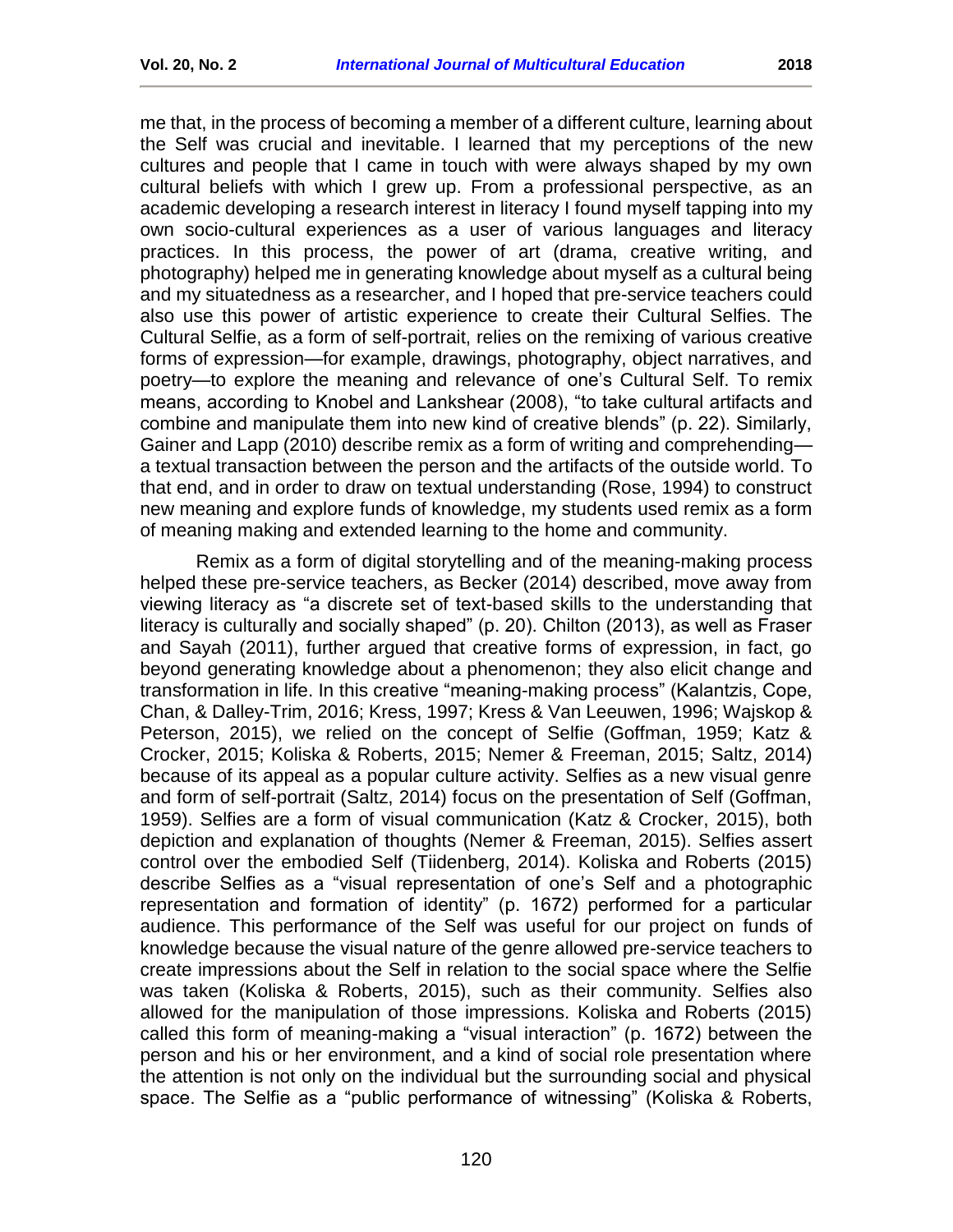2015, p. 1676) provided opportunities to pre-service teachers for real-life connections that, according to Ladson-Billings (2006), expand definitions of literacy to knowledge rooted in lived experience.

## **Cultural Selfies, a Funds of Knowledge Project**

<span id="page-4-0"></span>Through photography, poetry, and object narratives, this remixing project allowed for the creation of an arts-based self-portrait, the Cultural Selfie, which I used as data for my analysis. Pre-service teachers enrolled in the Language, Literacy, and Culture course during Spring semester 2016 submitted this class assignment. This class included 17 female pre-service teachers who self-identified as European American, African American, Korean American, and Mexican American. For this study I received IRB approval, and consent forms have been signed by all pre-service teachers. It was communicated that their consent was voluntary and that they could withdraw their consent anytime. For the purpose of this manuscript I looked closely at student work that reflected or addressed the process of meaning-making, and thus I obtained data used in this manuscript from the Cultural Selfies of eight pre-service teachers. Data were also derived from the whole group discussions and informal conversations that occurred and were recorded during our class time as pre-service teachers presented their Cultural selfies. These discussions and informal conversations were transcribed after the semester ended, and data has been stored on a password-protected computer. Following the IRB protocol to ensure confidentiality, the names of the pre-service teachers have been replaced with pseudonyms.

In preparation for this project, and in order to become familiar with the concepts of funds of knowledge and literacy as meaning-making, pre-service teachers read academic articles throughout the semester on these concepts, and they discussed these articles in literature circle groups in class. The Cultural Selfie assignment consisted of three major parts: Self-data collection, reflection, and analysis. Pre-service teachers collected information about their own life, investigating the four major categories of their identity:

- Self as part of Family
- Self as part of Community
- Self as Literacy Person
- Self as Teacher

In order to help pre-service teachers think more deeply about their identities, I broke these categories down further to 12 aspects. Thus, while they were investigating their Self as part of their Family, I asked that they explore specific aspects such as their name, their favorite characteristic, and an important object. In terms of Community as part of their identity, they examined their privilege, cultural bias, and their cultural value. Their Literacy Self entailed literacy practices of everyday life, their favorite literacy practice, and a favorite book. Finally, Teacher Self included their strength and weakness in teaching culturally diverse students, an "I am" poem, and an actual selfie. We discussed in detail how these elements,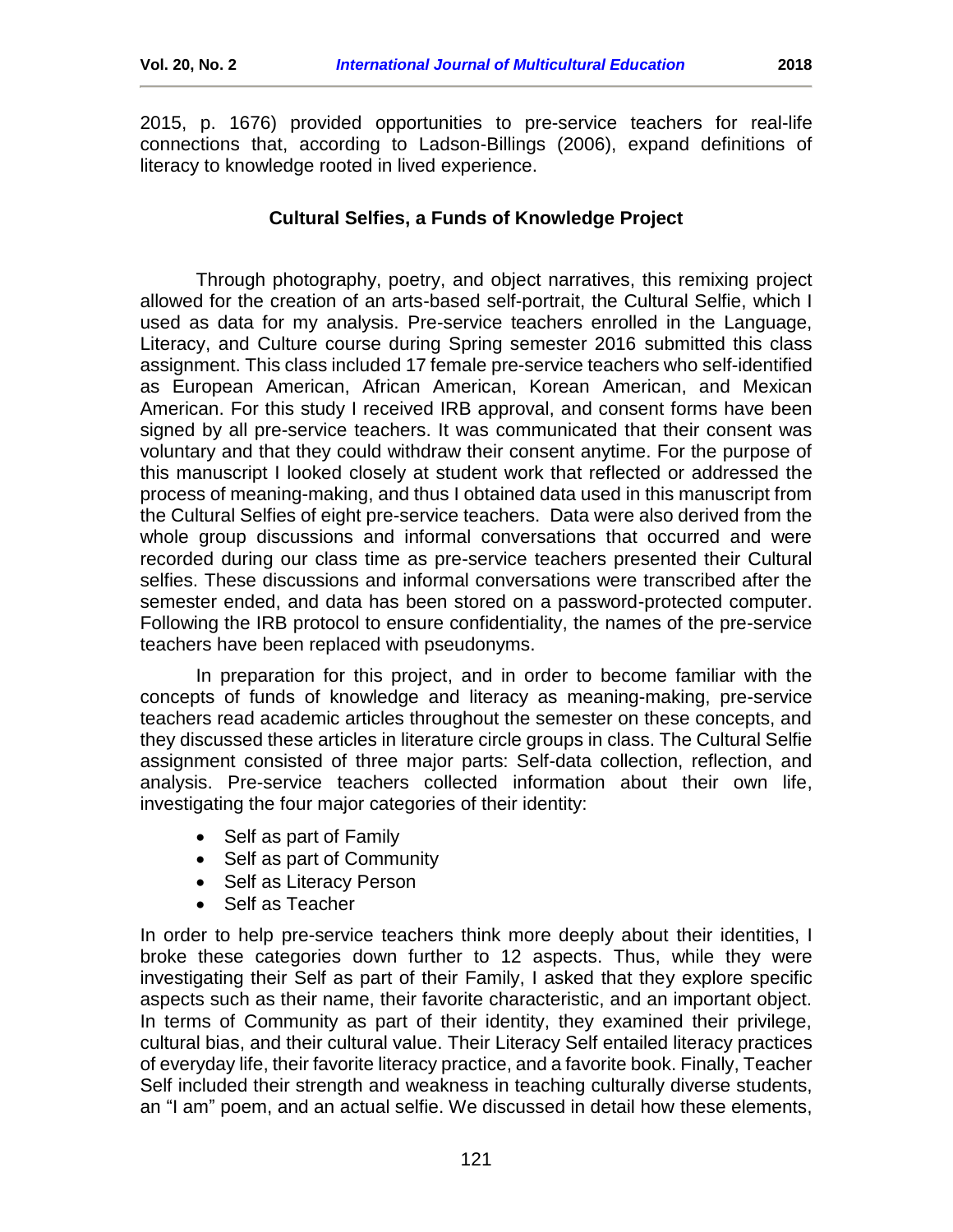for example an important object, carry information about a person and their family history, or how the examination of privilege positions an individual within their community shaped by cultural, racial, economic or gender relations. For each of these aspects of their Self, I provided prompting questions such as:

*What is your privilege: your skin color, your economic status, the location where you grew up, your home?* 

I then asked students to design meaningful visual interpretations of these 12 aspects in the form of photographs and to attach a narrative to each of those photographs. In these narratives they explained their artistic choices and meaningmaking process and how that visual interpretation translated a particular aspect of their Self. As I had designed the Cultural Selfie to be a digital project, I requested that pre-service teachers use a collaborative software called Padlet that allowed them to create a slideshow with their photographs and their narratives. Finally, the last section of their Cultural Selfie included an essay on what they learned about themselves and their funds of knowledge in the course of the project.

By creating visual interpretations of the various aspects of their Self, the Cultural Selfie extended analytical thinking. In this process of "active meaningmaking" (Gainer & Lapp, 2010, p. 58), pre-service teachers brought together personal, familial, cultural, and academic components, utilizing various artifacts and resources of everyday life to construct new knowledge about themselves. Selfies allowed them to objectify the different concepts that are part of their lives such as bias or prejudice, in order to witness what is often invisible or unspoken. Each slide in the Cultural Selfie, thus, included a story through which pre-service teachers offered interpretations of their identity.

## **Exploring Funds of Knowledge**

<span id="page-5-0"></span>I used *thematic analysis* described by Riessman (2008) as a methodological approach that relies on the narrative (story) as primary source of data and meaning-making unit. In this process, I paid attention to both *thematic* and *structural aspects* of the visual narratives, specifically how preservice teachers remixed elements of their life to design their photographs and what they said about their interpretations and the meaning-making process. As language, whether written, oral, or visual, is ambiguous and its interpretation is mediated by the theoretical perspective of the investigator, I do not claim that my analysis provides an "unalloyed subjective truth" (Riessman, 2005, p. 6) about the cultural, literacy, and teacher Self of these pre-service teachers. The analysis rather focuses on how these pre-service teachers articulated meaning through literacy and how they practiced self-reflection in the process. Because of my interest in meaning-making and funds of knowledge, for the purpose of this manuscript, as I noted above, I looked closely at student work that reflected or addressed the process of meaningmaking. I further narrowed down the sample based on what I identified as similarities in their meaning-making and, within limits of manageability, I included some examples. Equally noteworthy stories that did not explicitly reflect on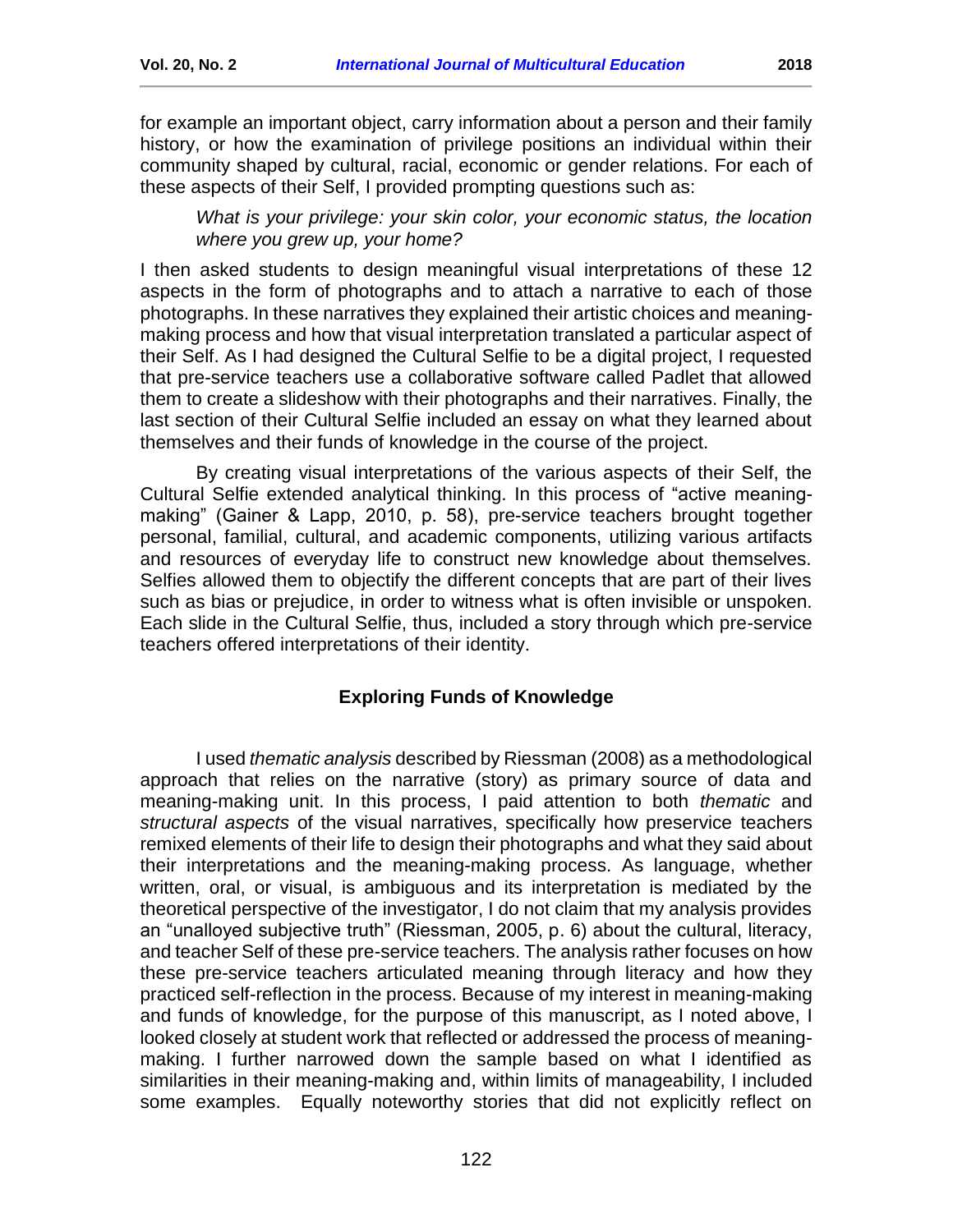<span id="page-6-0"></span>meaning-making have not been considered in my sample.

## **Interpretation**

While investigating the various aspects of their Self, pre-service teachers often relied on forms of meaning-making that involved the space of the home, feeling of textures, or the body (facial expressions, clothing, and jewelry) as well as written artifacts (letters and notes). In their discussion of multimodal literacies and meaning-making, Kalantzis et al. (2016) claim that besides language and image, human beings can also make meaning through spatial, tactile, and gestural modalities. Buildings, landscapes, and ecosystems that people inhabit or come in contact with will produce relationships and carry patterns of meaning through which people navigate their life. In putting together their Cultural Selfie, pre-service teachers relied on these spatial, tactile, and gestural meanings as well as on writing as a form of meaning-making, and they used image (usually photographs) to offer visuals of those interpretations.

## **Spatial Meaning**

In visually representing Cultural Bias, Nina turned towards her childhood home and took a picture of their family house in the Blue Ridge Mountains (see Figure 1). The outside wall covered with decorative objects and the hand-made art scattered around the yard represented members of her own family who did not have the formal education and well-paying jobs required to afford a home in the suburbs. According to Nina, her home made her aware of the economic gap between her family and middle-class America. Her bias, as Nina described it, was that she also thought "people who live in the mountains were not very smart." Taking a picture of the front of their house and the space around it allowed her to reflect on her own bias. What she considered "trashy and low-class" as a young woman became a representation of the inventiveness of her family members who created a home that looked artistic and unique. For example, her father used hubcaps to cover the front of the house, and the arrangement of those objects created a visual resembling of folk art. "I now realize that the people I know are smart and skillful in art, in manual labor, only they do not have a formal education." She also realized that, in fact, she retained many of those artistic qualities as her funds of knowledge. For example, the picture frame she had recently turned into a necklace holder reflected that family trait of repurposing artistically.

Similarly to Nina, Kate also used the space of her childhood and one object from her family house, a Pink Panther plush toy, to describe herself as part of her family. According to Kate, by "being smart, clever, funny, likable, out of the box, comfortable in his pink skin," the Pink Panther represents her own life-skill and funds of knowledge that she inherited from the home where she grew up. Another pre-service teacher, Linne, a first generation immigrant, used a photograph from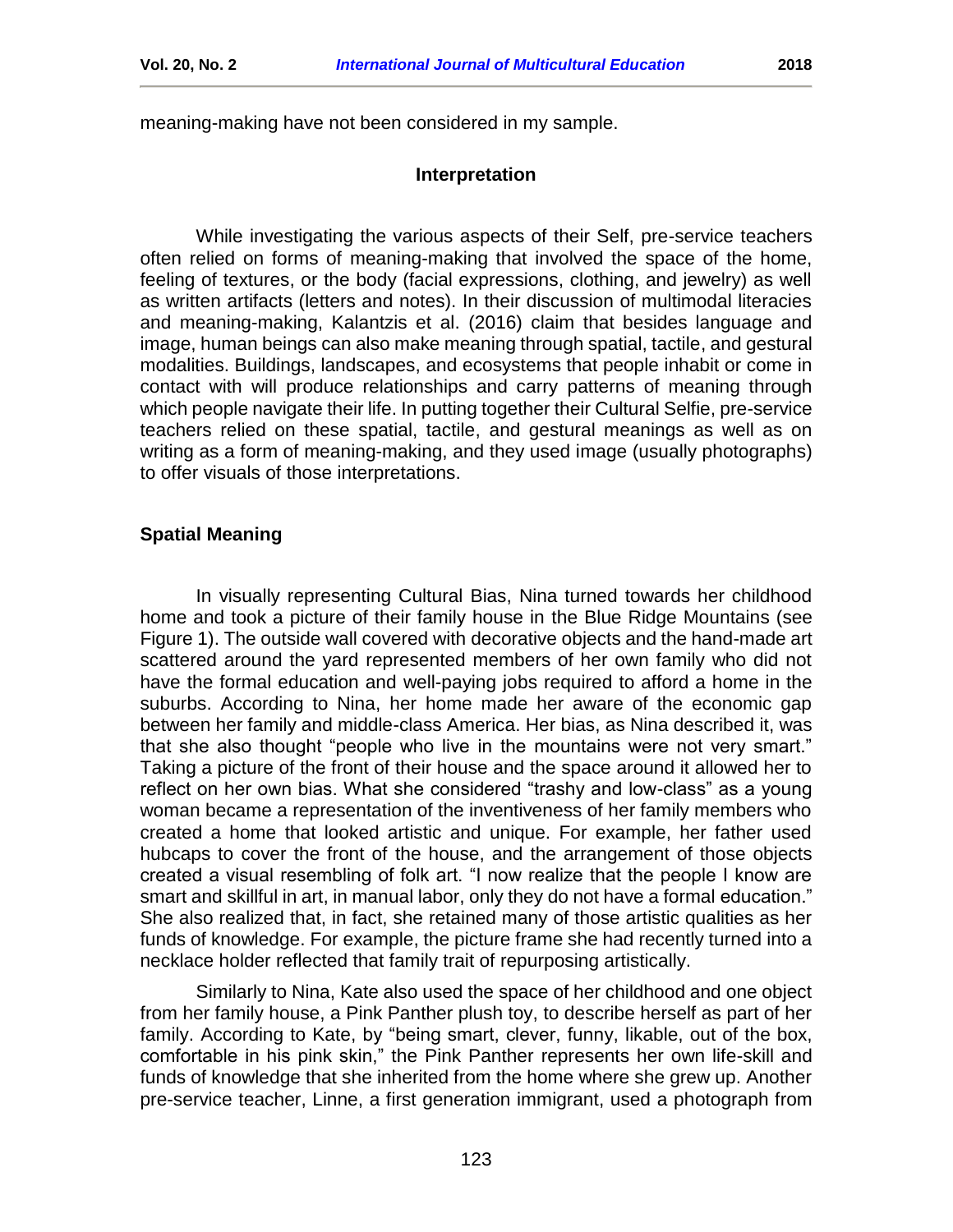her childhood home to define privilege as part of her funds of knowledge. The photograph became a symbol of her privilege that motivated her to study and become the first college graduate in her family. On the black-and-white photograph, a shy, 6-year old Linne is pictured holding a small blackboard with her name and a number written on it in chalk upon her family's entry to the United States.



*Figure 1*. Family Home

## **Gestural Meaning**

Gestural meanings are made through physical appearances, movements, facial expressions, or gaze (Kalantzis et al., 2016). The term also refers to the various ways in which we present our bodies through clothing, jewelry, or body modifications as forms of presentation of the Self. In the process of describing aspects of their Self and their funds of knowledge, several pre-service teachers reflected on the relevance of physical gestures and their use of them as a form of self-presentation or as a source of observation to learn about others. Etta, a parttime photographer, described her teacher Self in relation to her ability to observe, watch, and notice to capture simple but special moments in people's lives. The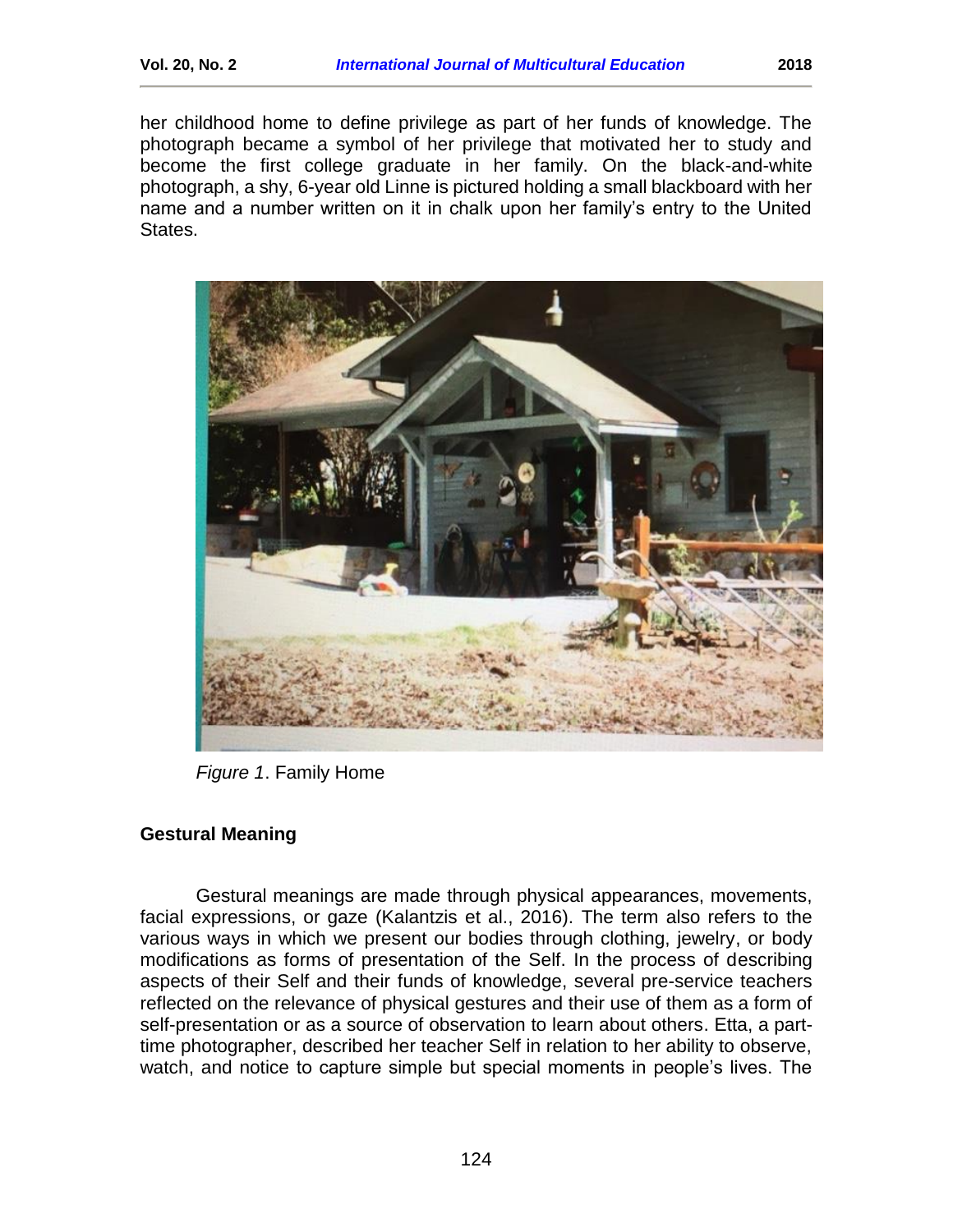picture of her own camera represented this ability: to sit back and be an observer of people around her. Etta shared:

The way people laugh or use their hands when they communicate tells a lot about who they are. That's why I like to spend a little time with my clients before the photo-shoot, so I can get a sense of who they are, and how I could make them feel more comfortable in front of the camera.

Photography taught her patience to look for physical expressions and gestures that embody details about a person beyond what is immediately visible. She hoped that this ability would contribute to her success as a teacher.

Similarly, Ann used the gestural meaning of bodily appearance as she described her ladybug tattoo, a representation of her faith and her ability to feel empathy towards others. The image of the ladybug tattoo was placed on Ann's body in the same spot as her younger sister's scar following an open-heart surgery.

## **Tactile Meaning**

Tactile meanings are the meanings involved in bodily sensations of touch, taste, and smell (Kalantzis et al., 2016). We enact meaning through sequences of actions that rely on these bodily sensations about various objects and things. In the representation of favorite literacy practice, several pre-service teachers reflected on how their bodily sensations of touching and tasting connected to various forms of reading and writing or storytelling. Rita's photograph on family literacy included a visual of her two bare feet standing in Kentucky red clay. According to Rita, taking pictures of their feet became a family tradition in which they "take a picture of their feet together, in the sand, in a creek" anywhere they travel "to tell stories about themselves and the places they went to and saw." Rita also reflected on how the positioning of the foot is important, as the feet need to be covered and be in touch with the sand or the water. Taking a picture of the feet represented her family's background as farmers and their resilience in the face of many challenges in life: they always stayed "down to earth" and were firm in their belief of hard work. This family tradition inspired the school writing project of her son who wrote about his toes under the caption *favorite body part*. Rita described the hard work and storytelling that she inherited from her family and community as part of her funds of knowledge encapsulated by the image of her feet.

## **Authentic Writing as Meaning-making**

Alina's literacy Self is connected to her life experiences as an English language learner. She described how in  $3<sup>rd</sup>$  grade one authentic writing project changed her perspective about learning and teachers and it contributed to her decision to become a teacher. Besides working closely on language skills—for example, tips on learning vocabulary or providing detailed information on how to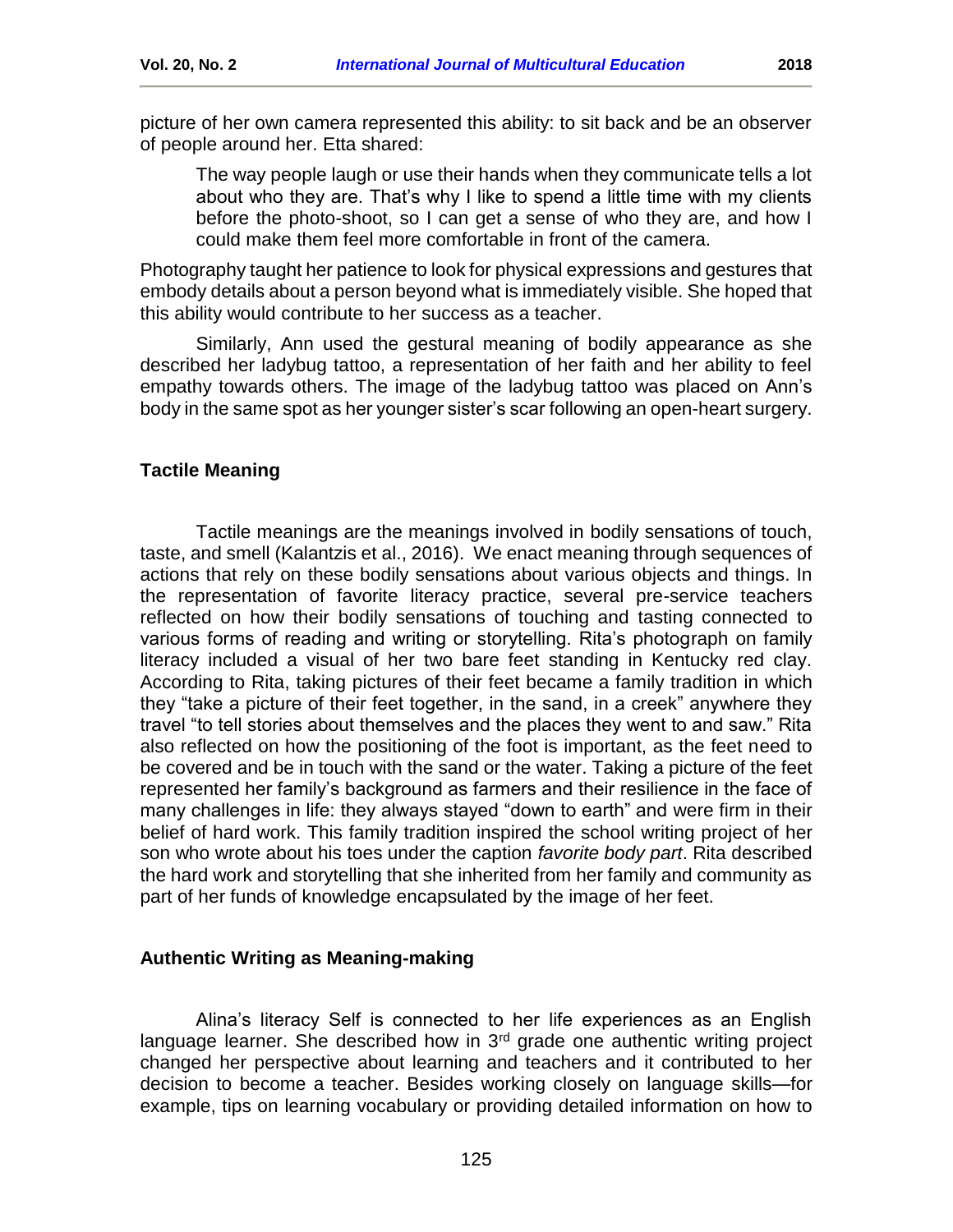structure sentences in English—her 3<sup>rd</sup>-grade teacher also allowed her to write about topics that she was interested in. "Instead of a worksheet and out-of-context topics," Alina's teacher allowed her to write about her home country that she still really missed at the time. Her visual was an image of her first self-crafted book, her first extended writing piece in English, which she wrote about her country of origin in Eastern Europe (see Figure 2). This experience not only taught her that "writing could make someone happy" but also that as a teacher "you could change children's life" and make them feel valued. According to Alina, because of those experiences, the ability to mentor became a part of her funds of knowledge.



*Figure 2*. Writing

Similarly, writing became a meaning-making experience for Bee as well, and it connected to the practice of cooking. She described engaging in cooking as a form of everyday literacy, a "true love" that she does with her children. Her photograph (see Figure 3) captures three identical recipe cards with the description of Pecan Pie, Chocolate Cake, and Pumpkin Pie deserts. Beyond creating comfort food for others, baking is also relevant because "collecting recipes and placing it in the family recipe book is a tradition" that the family has continued from generation to generation. An important aspect of this tradition is that the recipes have to be hand-written on the same blue-rimmed index card that the grandmother first used, a responsibility that Bee passed down to her daughter. For Bee, cooking and literacy were closely tied as important aspects of her funds of knowledge.

126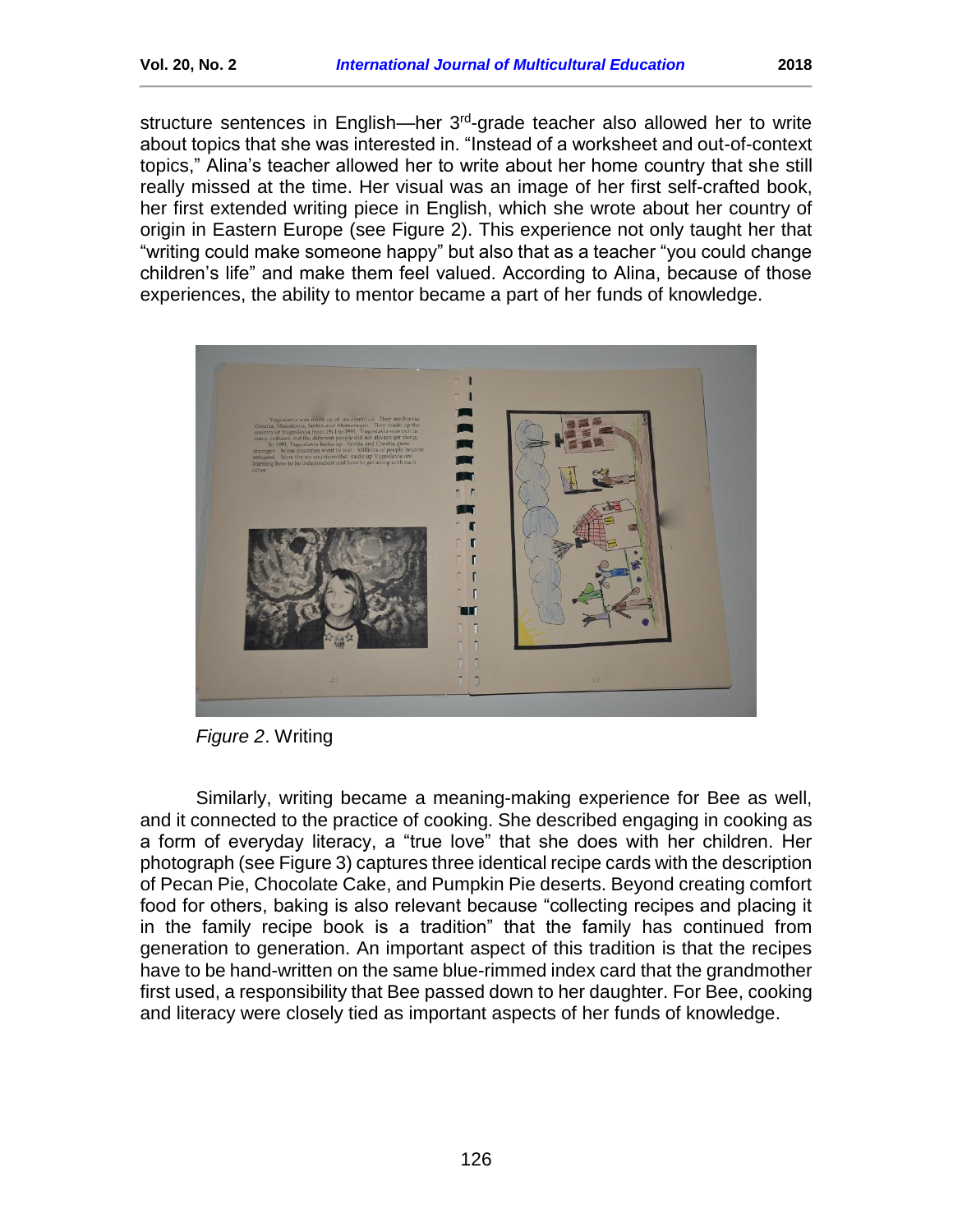

*Figure 3*. Recipes

## **Discussion**

<span id="page-10-0"></span>In the process of investigating their funds of knowledge, pre-service teachers remixed various elements of their outside world to create meaning and position themselves as part of that world. In this process, they relied on spatial, gestural, and tactile elements, as well as authentic writing, to create a visual representation. Their Cultural Selfie as remix allowed them to connect those representations to their Self in order to comprehend how that Self has been shaped. These Cultural Selfies do not provide definitive answers about the individual; they rather draw attention to the power of stories, visual or other, as instruments of meaning-making and representations of lived experience.

The Cultural Selfie as remix of visual interpretation provided a space for pre-service teachers to view their everyday cultural and literacy practices critically. Specifically, students reflected on how creating these Selfies helped them understand better who they are as members of a family or who they are as teachers, and how culture shapes their interactions and perceptions of the children with whom they are working. Through these Cultural Selfies, pre-service teachers created a map of their own worlds (Bruner, 1986), some aspects of which were difficult to share. Some pre-service teachers shared their discomfort in interacting with somebody who does not speak English and their tendency to stereotype based on social-economic status or race. As they presented their Cultural Selfies and talked about themselves, some of them fell victim to their own preconceived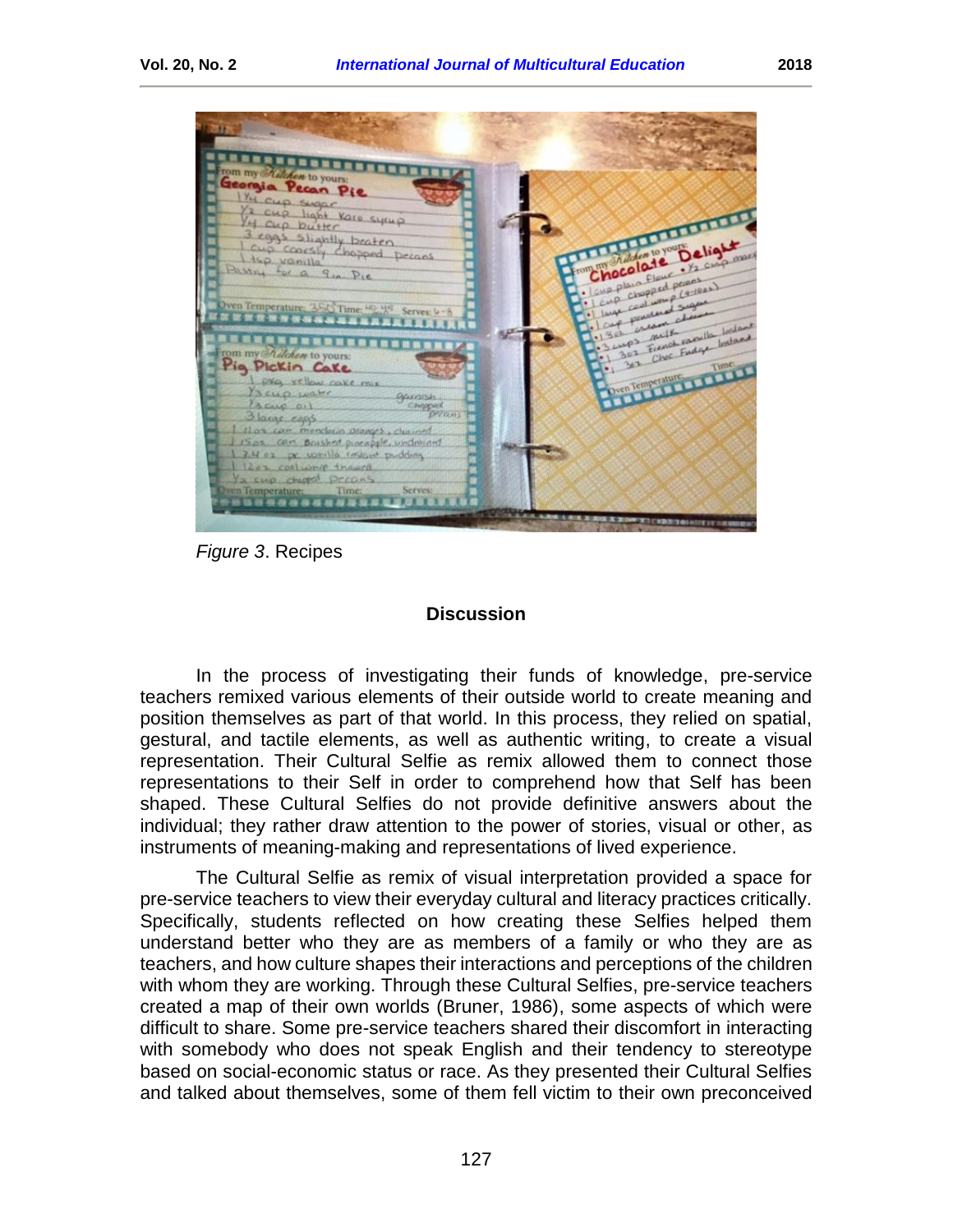notions of cultural stereotypes: e.g., being too "country," having the attitude of the "ghetto," or "of the hillbilly." These "self-characterizations" also became opportunities to reflect on how deeply rooted bias is in language, how that bias may create our reality, and what we can do to use language with more awareness and care towards others or ourselves. In the process of witnessing and structuring their own experiences, visual images helped pre-service teachers "take a close look at cultural systems…learned behavior…cultural underpinnings of own beliefs, attitudes and practices" (Ladson-Billings, 2006, p. 109). Putting a self-portrait together allowed them to recognize their own strengths and biases—and their selfcorrecting practice to be aware.

While there is no assurance that the Cultural Selfie assignment on its own allowed these pre-service teachers to dismantle the stereotypes, it gave them an opportunity to verbalize their own biases and prejudices, and their insecurities and strengths. Additionally, for pre-service teachers who were first-generation immigrants or represented a racial minority, the Cultural Selfie became an empowering way to tell their own stories and to talk back to the stereotyping that they may have faced. By sharing their Selfies and learning about each other's differences and similarities, pre-service teachers engaged in intercultural learning. Hawley and Nieto (2010) argued that "people seldom believe in practices they don't know how to implement" (p. 70). Thus, remixing aimed to provide an opportunity for those students "who feel bored, powerless, disenfranchised, angry" (Schaafsma, 1989, p. 90) to tell their stories, and for those who come from more privileged backgrounds to think about their life experiences in critical ways (Varga-Dobai, 2015).

## **Implications**

<span id="page-11-0"></span>By capturing various scenes and artifacts of their everyday life, pre-service teachers also explored the pedagogical and methodological tool of *funds of knowledge* (Moll et al., 1992; Gonzalez et al., 2005). The Cultural Selfie became an artistic representation of their own histories. Hedges (2015) claimed that incorporating funds of knowledge in teaching "assists teacher understanding, action and reflection" (p. 84). Hogg (2011) similarly asserted that the understanding of funds of knowledge "builds teachers' knowledge of their students" (p. 667), and it builds teachers' knowledge of themselves as well. Beyond enabling students to recognize their own membership in cultural and ethnic communities, funds of knowledge effectively connect children's out-of-school knowledge to the curriculum. In instructional settings the use of funds of knowledge goes beyond the well-established use of background or prior knowledge (Razfar & Rumenapp, 2013), a cognitive approach that seeks out what children already know about a particular topic in the curriculum. The funds of knowledge approach, instead, seeks out what children are interested in and will match the school curriculum to those interests and experiences: a themed unit on cooking may offer valuable lessons on math, science, or literacy. In the context of literacy, Pirbhai-Illich (2010)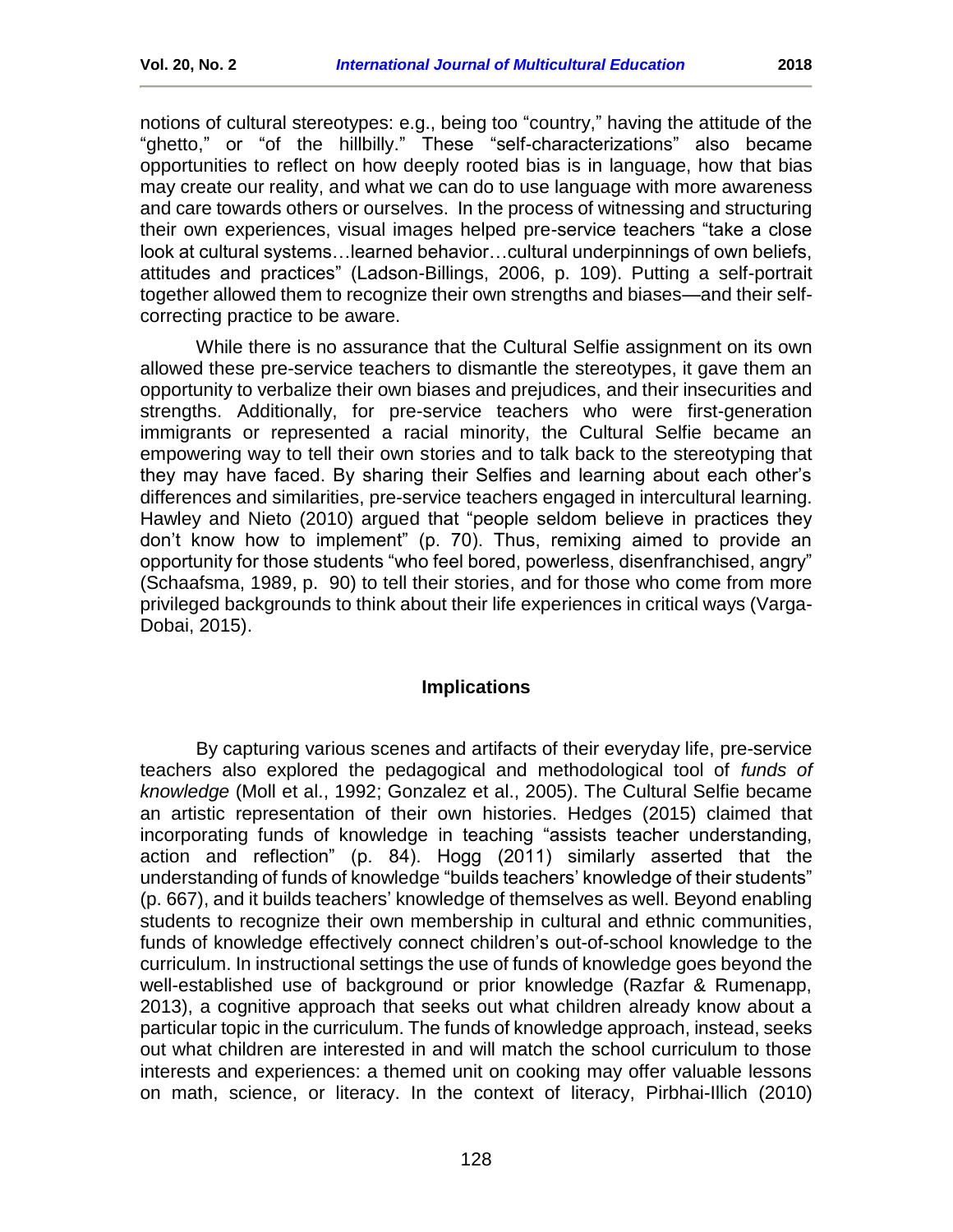writing, and editing skills in meaningful ways.

The Cultural Selfie Project served as a remix that fostered the self-discovery of these pre-service teachers as women, educators, and members of culture, as well as users of literacy. My hope is that the pre-service teachers involved in this study will continue to use this self-reflective practice in the future to ask questions about their own practice and to listen to the stories children tell. The funds of knowledge approach creates richer and more effective literacy learning opportunities that connect school with the outside world and confirm the relevance of culture in how we perceive and perform our lives.

## **References**

- <span id="page-12-0"></span>Becker, A. (2014). Funds of (difficult) knowledge and the affordances of multimodality: The case of Victor. *Journal of Language and Literacy Education, 10*(2), 17-33.
- Bennett, J. M. (1986). Modes of cross-cultural training: Conceptualizing crosscultural training as education. *International Journal of Intercultural Relations*, *10*, 117-134.
- Bennett, M. J. (1996). A developmental approach to training for intercultural sensitivity. *International Journal of Intercultural Relations*, *19*(2), 179-195.
- Bruner, J. (1986*). Actual minds, possible worlds*. Cambridge, MA: Harvard University Press.
- Chilton, G. (2013). Altered inquiry: Discovering arts-based research through an altered book. *International Journal of Qualitative Methods*, *12*, 457-477.
- Fraser, K. D., & Sayah, F. (2011). Arts-based methods in health research: A systematic review of the literature. *Arts & Health*, *3*(2), 110**–**145.
- Gainer, J. S., & Lapp, D. (2010). Remixing old and new literacies=Motivated students. *English Journal*, *100*(1), 58-64.
- Goffman, E. (1959). *The presentation of self in everyday life*. Garden City, NY: Doubleday.
- Gonzalez, N., Moll, L., & Amanti, C. (2005). Introduction: Theorizing practices. In N. Gonzalez, L. C. Moll, & C. Amanti (Eds.), *Funds of knowledge: Theorizing practices in households, communities and classrooms* (pp. 1**-** 28). Mahwah, NJ: Lawrence Erlbaum.
- Harste, J. (2003). What do we mean by literacy now? *Voices from the Middle*, *10*(3), 8-12.
- Hawley, W. D., & Nieto, S. (2010). Another inconvenient truth: Race and ethnicity matter. *Closing Opportunity Gaps*, *68*(3), 66-71.

129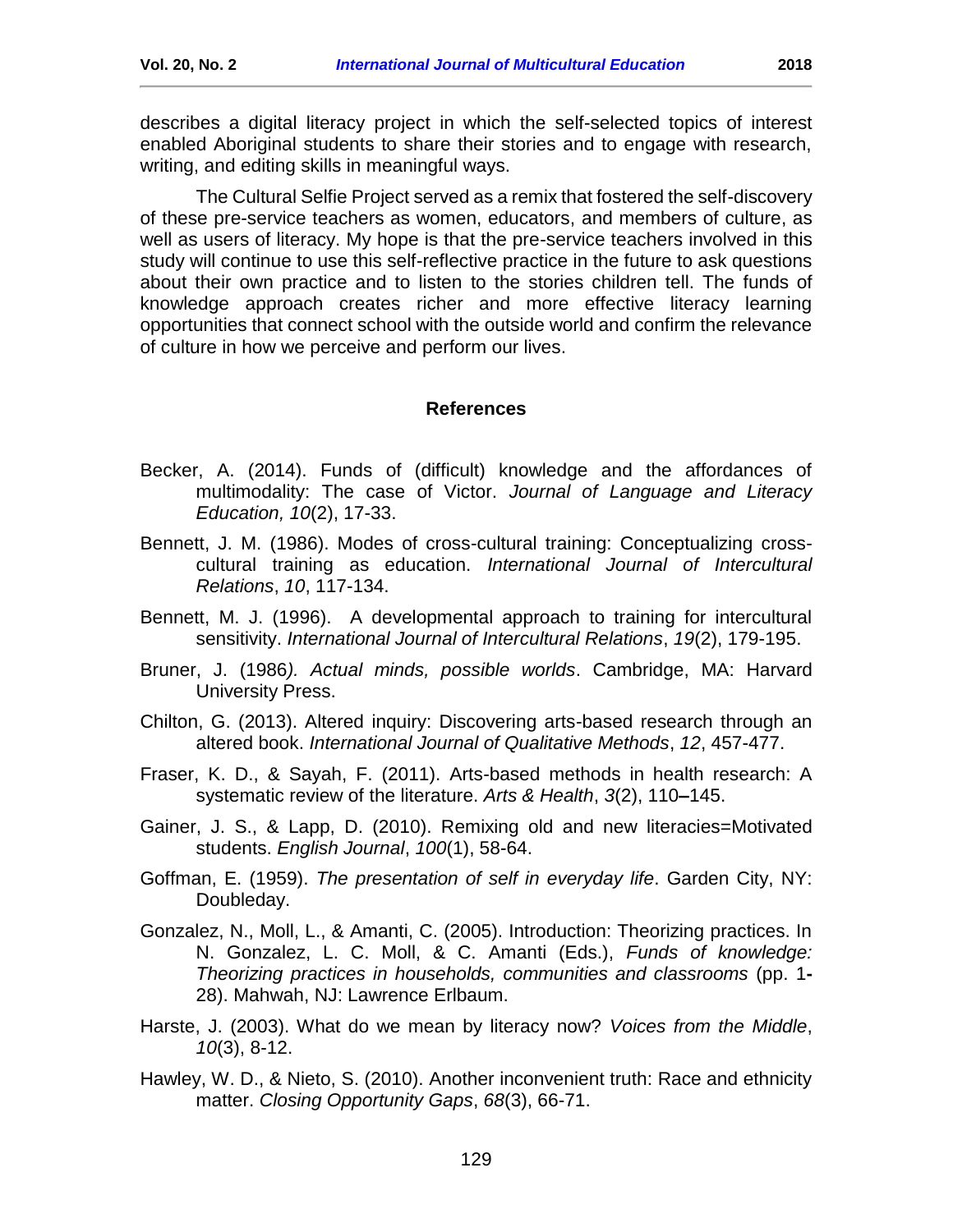- Hedges, H. (2015). Sophia**'**s funds of knowledge: Theoretical and pedagogical insights, possibilities and dilemmas. *International Journal of Early Years Education*, *23*(1), 83**–**96.
- Hogg, L. (2011). Funds of knowledge: An investigation of coherence within the literature. *Teaching and Teacher Education, 27*(3), 666**–**677.
- Kalantzis, M., Cope, B., Chan, E., & Dalley-Trim, L. (2016). *Literacies* (2nd ed.). Cambridge, United Kingdom: Cambridge University Press.
- Katz, J. E., & Crocker, E. T. (2015). Selfies and photo messaging as visual conversation: Reports from the United States, United Kingdom and China. *International Journal of Communication, 9*(2015), 1861**–**1872.
- Kiyama, J. M. (2014). Family lessons and funds of knowledge: College-going paths in Mexican American families*. Journal of Latinos and Education, 10***(**1), 23– 42.
- Knobel, M., & Lankshear, C. (2008). Remix: The art and craft of endless hybridization. *Journal of Adolescent and Adult Literacy, 52*(1), 22–33.
- Koliska, M., & Roberts, J. (2015). Selfies: Witnessing and participatory journalism with a point of view. *International Journal of Communication, 9*(2015), 1672**–**1685.
- Kress, G. (1997). *Before writing: Rethinking the paths to literacy*. London, United Kingdom: Routledge.
- Kress, G., & Van Leeuwen, T. (1996) *Reading images: The grammar of visual design*. London, United Kingdom: Routledge.
- Ladson-Billings, G. (2006). It's not the culture of poverty, it's the poverty of culture: The problem with teacher education. *Anthropology and Education Quarterly, 37*(2), 104-109.
- Leavy, P. (2015). *Method meets art. Arts-based research practice*. New York, NY: Guilford Press.
- Marshall, E., & Toohey, K. (2010). Representing family: Community funds of knowledge, bilingualism, and multimodality. *Harvard Educational Review*, *80*(2), 221-242.
- Meoli, P. (2001). Family Stories Night: Celebrating culture and community. *The Reading Teacher, 54*(8), 746-747.
- Moll, L., Amanti, C., Neff, D., & Gonzalez, N. (1992). Funds of knowledge for teaching: Using a qualitative approach to connect homes and classrooms. *Theory Into Practice*, *31*(1), 132–141.
- Mui, S., & Anderson, J. (2008). At home with the Johars. Another look at family literacy. *The Reading Teacher*, *62*(3), 234–243.
- Nemer, D., & Freeman, G. (2015). Empowering the marginalized: Rethinking selfies in the slums of Brazil. *International Journal of Communication,* 9(2015), 1832**–**1847.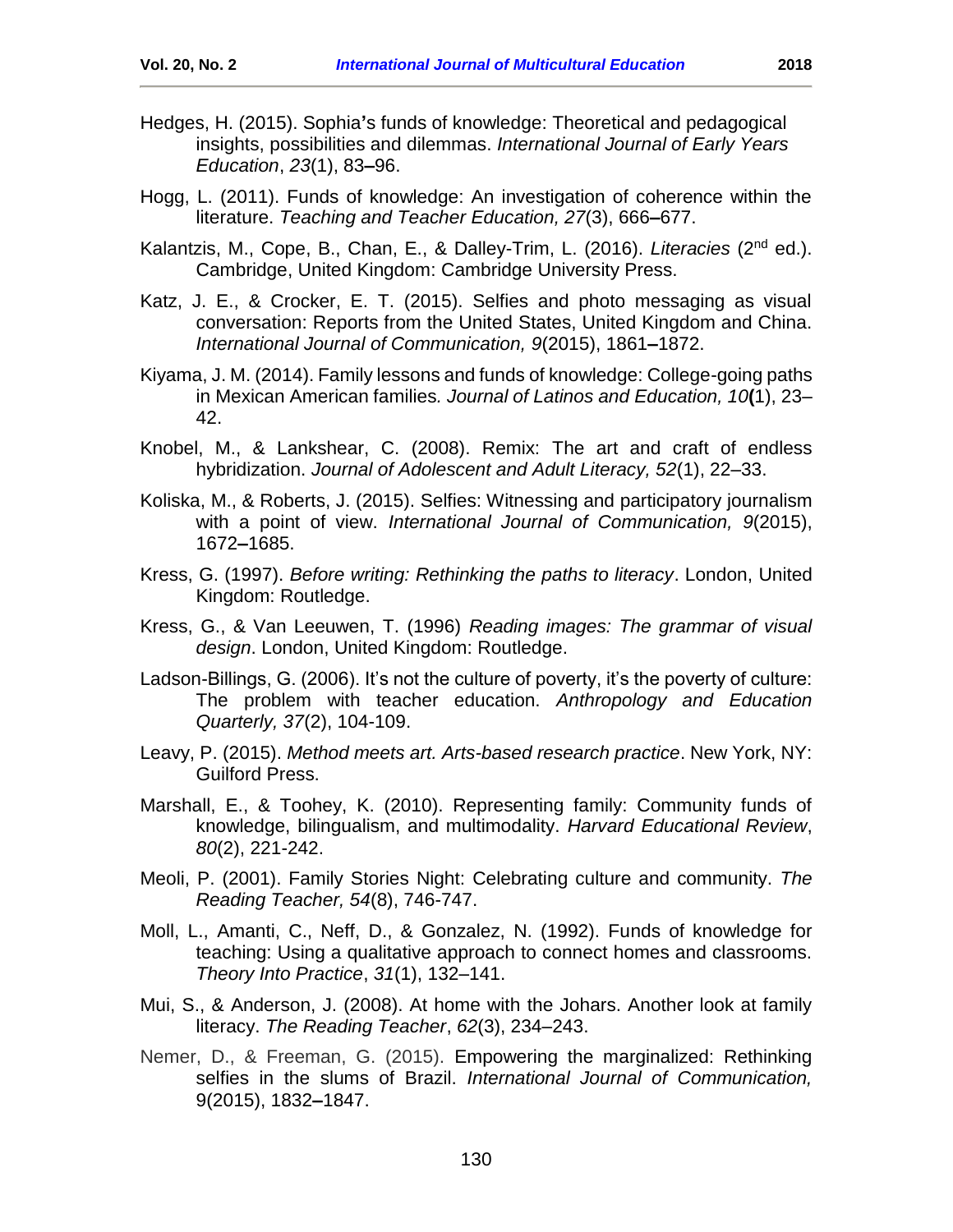- Nieto, S. (2010). *Language, culture, and teaching: Critical perspectives* (2nd ed.). New York, NY: Routledge.
- Paris, D., & Alim, S. H. (2017). *Culturally sustaining pedagogies: Teaching and learning for justice in a changing world*. New York, NY: Teachers College Press.
- Pirbhai-Illich, F. (2010). Aboriginal students engaging and struggling with critical multiliteracies. *Journal of Adolescent & Adult Literacy, 54*(4), 257-266.
- Razfar, A., & Rumenapp, J. C. (2013). *Applying linguistics in the classroom: A sociocultural approach*. New York, NY: Routledge.
- Riessman, C. K. (2005). Narrative analysis. In N. Kelly, C. Horrocks, K. Milnes, B. Roberts, & D. Robinson (Eds.), *Narrative, memory & everyday life* (pp. 1- 7). Huddersfield, United Kingdom: University of Huddersfield.
- Riessman, C. K. (2008). *Narrative methods for the human sciences*. Thousand Oaks, CA: Sage Publications.
- Rizvi, F. (2009). Toward cosmopolitan learning. *Discourse: Studies in the Cultural Politics Education, 30*(3), 253-268.
- Rose, T. (1994). *Black noise: Rap music and black culture in contemporary America*. Hanover, MA: Wesleyan University Press.
- Saltz, J. (2014, January 26). Art at arm's length: A history of the selfie. Vulture. Retrieved from<http://www.vulture.com/2014/01/history-of-the-selfie.html>
- Schaafsma, D. (1989). Research in the classroom: Gilberts's and Dave's stories: Narrative and knowing. *The English Journal, 78*(7), 89-91.
- Street, B. (1997). The implications of the New Literacy Studies for education. *English in Education, 31*(3), 45–59.
- Tiidenberg, K. (2014). Bringing sexy back: Reclaiming the body aesthetic via selfshooting. *Cyberpsychology*, *8*(1), 1**–**3.
- Varga-Dobai, K. (2015). Responding to literature through storytelling, artifacts, and multigenre writing practices: Explorations of cultures and self. *Literacy, 49*(2), 77-83.
- Wajskop, G., & Peterson, S. S. (2015). Dramatic Play as a meaning-making and story-making activity. *Early Childhood Education*, *43*(1), 17-20.
- Wiltse, L. (2014). Not just 'sunny days': Aboriginal students connect out-of-school literacy resources with school literacy practices. *Literacy*, *49*(2), 60-68.
- <span id="page-14-0"></span>Zipin, L. (2009). Dark funds of knowledge, deep funds of pedagogy: Exploring boundaries between lifeworlds and schools. *Discourse: Studies in the Cultural Politics of Education*, *30*(3), 317–331.